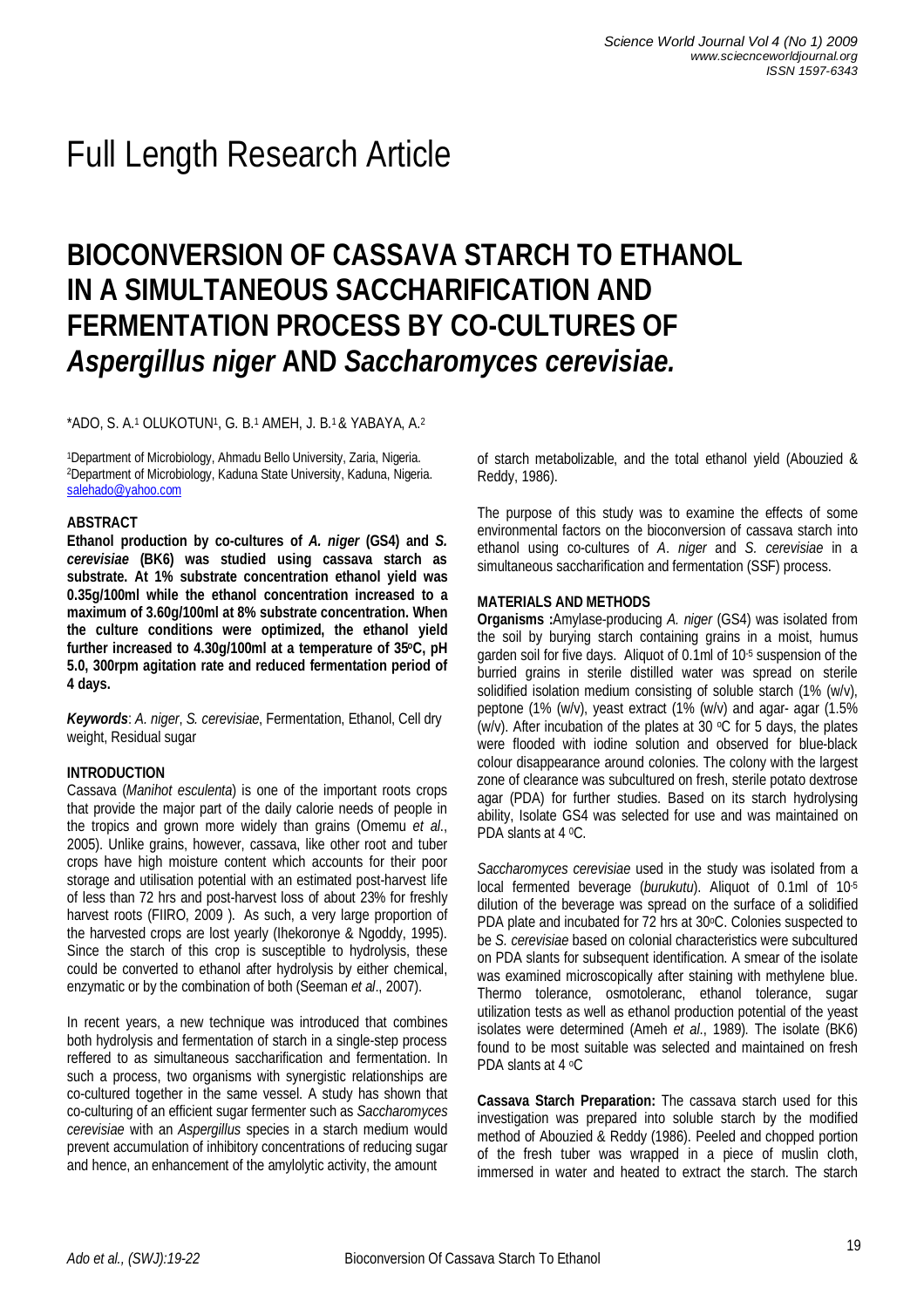extract was dried on layers of muslin cloth in an airy condition for 48 hrs. The dried starch was pulverized and stored in air-tight container for further use.

**Media:** The growth medium used for preparing the organisms contained (per 100ml); Soluble Starch, 1g; Glucose, 1g; Peptone, 0.1g; Malt Extract, 0.1g; Yeast Extract, 0.2g; Magnesium Chloride, 0.1g; Calcium Carbonate, 0.2g; Ammonium Phosphate, 0.2g; and Ferrous Sulphate, 0.001g. The fermentation medium used for ethanol production in this experiment was the same as the growth medium stated above except that starch concentrations ranging from 1 - 10 % was used when testing for the effect of different substrate concentrations. One normal HCl and one normal NaOH were used to adjust the pH of the medium to 6.0.

**Inocula Preparation:** *A. niger* and *S. cerevisiae* inocula were prepared by using slant cultures to inoculate 50ml of sterile growth medium contained in 200ml Erlenmeyer flasks. The flasks were incubated with shaking (200 rpm) at 30  $\mathrm{^{\circ}C}$  for 5 days.

**Experimental Set-Up and Fermentation Procedure:** A starting batch of 400ml medium in 1 litre Erlenmeyer flask was used. Four grams (4g) of cassava substrate was utilised in the first batch. Varying amounts (1 to 10 % w/v) of the substrate was however used to test the effect of substrate concentration on ethanol yield. The flasks were sterilized by autoclaving at 121  $\degree$ C for 15 min and A. niger corresponding to 2.5 x 10<sup>6</sup> spores/ml and *S. cerevisiae* (3 x 10<sup>8</sup> cells/ml) were used as the inocula and incubation was at 30oC, 200 rpm for 7 days.

**Optimization of Culture Conditions:** To study the effect of pH on ethanol production, the fermentation was carried out with the initial pH adjusted to 3, 4, 5, 6, 7 and 8. The effect of temperature was studied by carrying out fermentation at temperature range of 30°C, 35oC, 40oC, 45oC and 50oC. The effect of agitation rate was determined by carrying out fermentation at agitation rates of 300rpm, 400rpm and 500 rpm. The length of fermentation was extended to 14 days at the optimum culture parameters, 8% (w/v) substrate concentration, pH 5, 35  $\degree$ C and agitation rate of 300 rpm to determine the effect of length of fermentation on the final ethanol yield.

**Analytical Procedure:** Thirty milliliter aliquots from each flask were taken after thorough shaking of the flasks in order to homogenize the contents at 24-hrs interval during fermentation. This was used for the analysis of cell biomass, ethanol concentration, and residual sugar concentration. Cell biomass was determined by centrifuging ten milliliters sample, drying the cells obtained to a constant weight at 60  $\circ$ C, and expressing the dry weight as grams per 100 ml growth medium. Ethanol concentration was determined by measuring its specific gravity after distillation. The specific gravity value was used to determine ethanol concentration from a standard curve prepared using known concentrations of ethanol. The residual sugar in the fermentation medium was analyzed by the dinitrosalicylic (DNS) acid method of Miller (1959). A standard curve was previously prepared using varying concentration of glucose and the calibration curve was used to determine the residual sugar. Qualitative test (infrared determination) was carried out on all sample of ethanol produced using infrared spectrophotometer (Model: Nicolet IR 100 FT-IR). The infrared spectra of the liquid ethanol were compared with that of an absolute ethanol.

# **RESULTS**

The result in Table 1 shows ethanol yield, reducing sugar, cell dry weight as well as pH and temperature variation obtained during the fermentation of 1% cassava starch. The spectra reading carried out on all samples also showed the presence of OH functional group at the appropriate position confirming its ethanol status. From this result there was a gradual increase in yield of ethanol from the first day (0.05g/100ml) through to the fifth day when a maximum of 0.35g/100ml was obtained. This represents 35% of the starch utilized and 68.6% of the theoretical yield. Five days was therefore selected as the optimum length of fermentation. The cell dry weight (growth) increased throughout the length of fermentation from 0.15g/100ml to 0.63g/100ml. The reducing sugar concentration also reduced from 0.24g/100ml obtained on the first day of fermentation to 0.01g/100ml on the  $7<sup>th</sup>$  day. The pH of the medium decreased from 6.0 to 4.70 and the temperature increased gradually from 26.3 °C to 27.9 °C (Table 1).

| Fermentation<br>time (Days) | Temp. $(°c)$ | рH   | <b>CDW</b><br>(g/100ml) | Reducing<br>sugar<br>(g/100ml) | Ethanol<br>yield<br>(g/100ml) |
|-----------------------------|--------------|------|-------------------------|--------------------------------|-------------------------------|
|                             | 26.3         | 6.0  | 0.15                    | 0.24                           | 0.05                          |
| 2                           | 26.4         | 5.03 | 0.21                    | 0.19                           | 0.12                          |
| 3                           | 27.4         | 4.95 | 0.30                    | 0.16                           | 0.18                          |
| 4                           | 27.2         | 4.66 | 0.43                    | 0.13                           | 0.28                          |
| 5                           | 27.2         | 4.59 | 0.49                    | 0.09                           | 0.35                          |
| 6                           | 27.7         | 4.82 | 0.50                    | 0.03                           | 0.33                          |
|                             | 27.9         | 4.70 | 0.63                    | 0.01                           | 0.34                          |

#### **TABLE 1. CO-CULTURE FERMENTATION OF 1% CASSAVA SOLUBLE STARCH FOR ETHANOL PRODUCTION**

 $CDW =$  Cell dry weight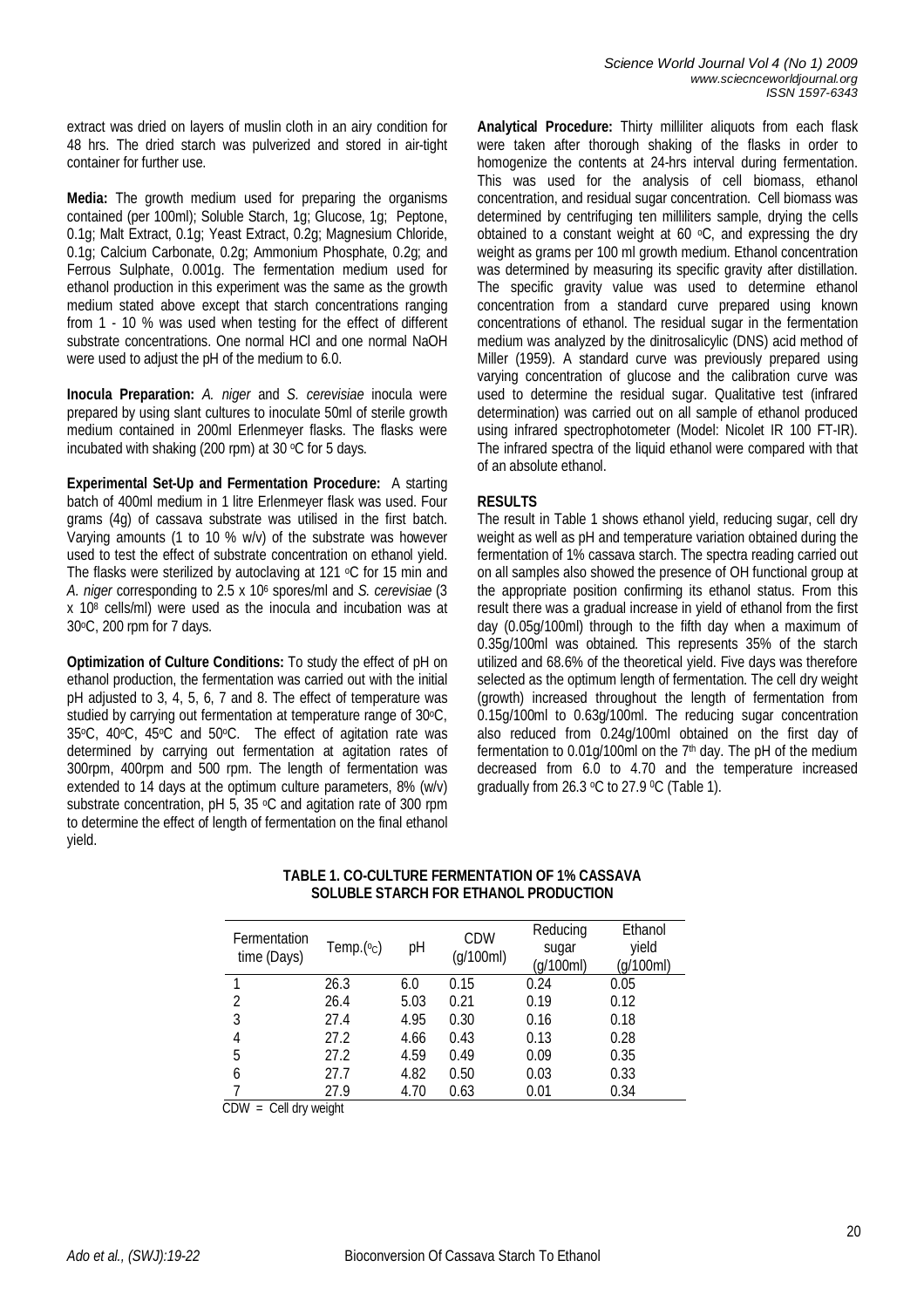The result of optimization of cassava substrate concentration shows increased ethanol yield from 1% (0.35g/100ml) to 8%, which gave the highest yield of 3.60g/100ml. Concentrations above 8% show reduction in ethanol yield. Substrate concentration with the highest ethanol yield (8%) was therefore selected for further studies. At 1% concentration, 0.46g/100ml cell dry weight was recorded while 1.68g/100ml was recorded at 8% concentration (Fig 1).





Fig. 2 shows the effect of pH variation on ethanol yield. There was a gradual increase in ethanol yield from pH 3 to 5 (1.50g/100ml to 3.80g/100ml respectively) and then declined. Cell dry weight also increased from 0.56g/100ml at pH 3 to 1.98g/100ml at pH 5.0 and then declined beyond this pH. pH 5.0 was then chosen for further studies.



## **FIG. 2. EFFECT OF PH VALUES ON ETHANOL YIELD AND GROWTH (CELL DRY WEIGHT) BY CO-CULTURES OF** *A. niger* **AND** *S. cerevisiae* **GROWN ON 8% CASSAVA SUBSTRATE**

The effect of temperatures on ethanol yield is shown in Fig. 3. The study revealed that ethanol yield increases from 3.40g/100ml at 30oC to a maximum of 3.80g/ml at 35oC. At temperatures beyond



**FIG. 3. EFFECT OF TEMPERATURE ON ETHANOL YIELD AND GROWTH (CELL DRY WEIGHT) BY CO-CULTURES OF** *A. niger* **AND** *S. cerevisiae* **GROWN ON 8% CASSAVA SUBSTRATE**

35oC, there was a reduction in ethanol yield. Therefore, 350C was chosen as the optimum temperature in subsequent fermentation. Growth of organisms was also maximal at temperatures between 30 and 350C (1.98g/100ml). Fig. 4 shows the effect of agitation of culture medium during fermentation.



#### **FIG. 4. EFFECT OF AGITATION ON ETHANOL YIELD AND GROWTH (CELL DRY WEIGHT) BY CO-CULTURES OF** *A. niger* **AND** *S. cerevisiae* **GROWN ON 8% CASSAVA SUBSTRATE**

There was an increase in ethanol yield from 3.50g/100ml obtained at 200rmp to 4.00g/100ml at 300rpm. Agitation rate of 300rpm was then selected for further study. Cell dry weight decreased from 1.91g/100ml to 1.40g/100ml with increase in agitation rate.

Fig. 5 shows the result of the study carried out to determine the effect of length of fermentation on ethanol yield. The optimum fermentation conditions were brought to bear during this fermentation i.e. 8% cassava starch concentration, 35 °C, 300rmp and pH 5.0. Maximum ethanol concentration of 4.30g/100ml was obtained on the 4<sup>th</sup> day of fermentation. This yield represents 53.8% of the starch utilized and a theoretical yield of 105%.